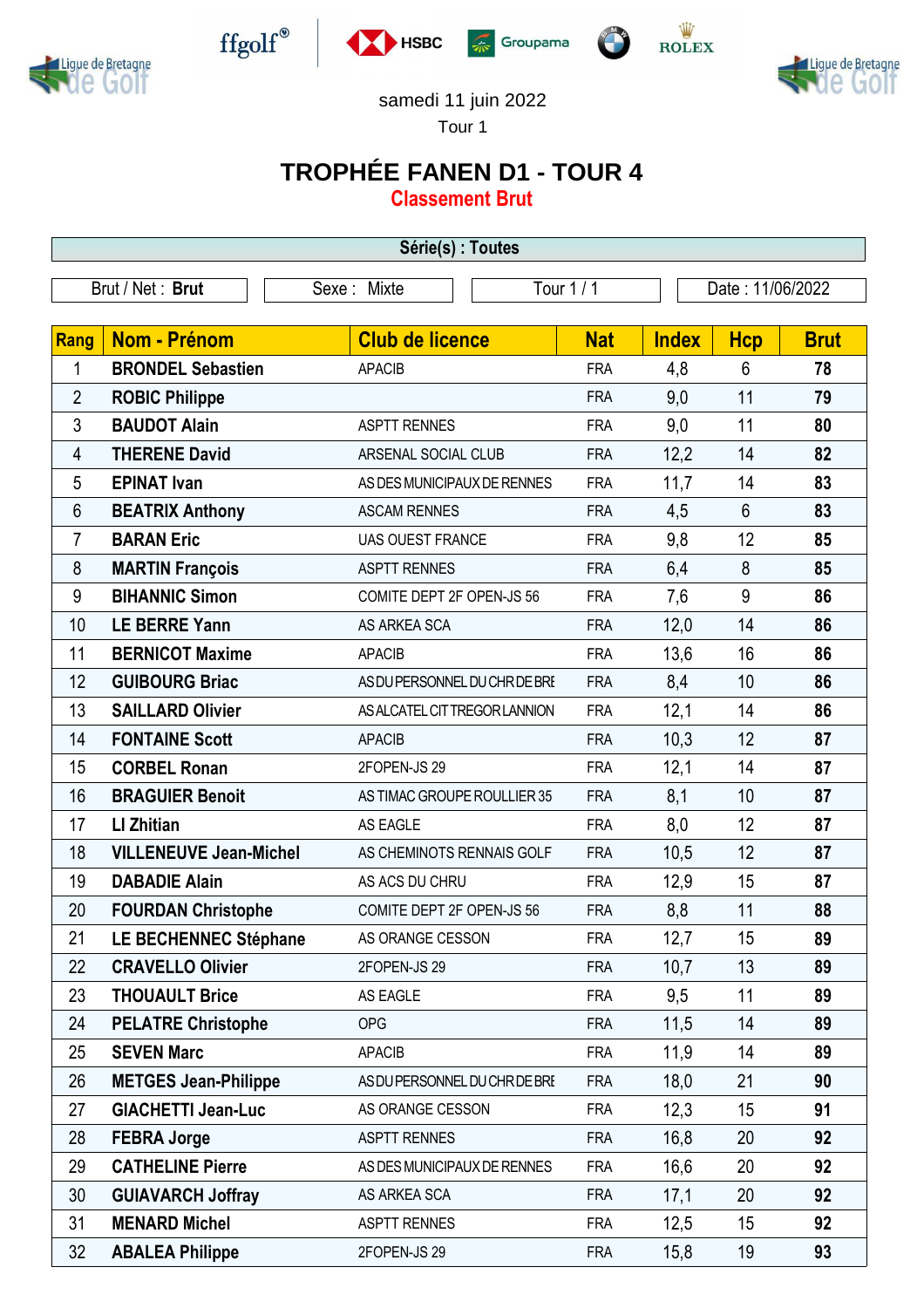| Rang | Nom - Prénom                | <b>Club de licence</b>        | <b>Nat</b> | <b>Index</b> | <b>Hcp</b> | <b>Brut</b> |
|------|-----------------------------|-------------------------------|------------|--------------|------------|-------------|
| 33   | <b>TREBAOL Gwendal</b>      | AS FTR & D LANNION            | <b>FRA</b> | 14,6         | 17         | 93          |
| 34   | <b>DEFRANCE Pierrick</b>    | <b>OPG</b>                    | <b>FRA</b> | 15,8         | 19         | 93          |
| 35   | <b>DROUILLY Charles</b>     | <b>UAS OUEST FRANCE</b>       | <b>FRA</b> | 6,9          | 8          | 94          |
| 36   | <b>GENDROT Mathieu</b>      | AS CHEMINOTS RENNAIS GOLF     | <b>FRA</b> | 16,2         | 19         | 94          |
| 37   | <b>MARIE Bertrand</b>       | AS ORANGE CESSON              | <b>FRA</b> | 14,5         | 17         | 95          |
| 38   | <b>CHALMEL Marc</b>         | AS ORANGE CESSON              | <b>FRA</b> | 14,8         | 17         | 95          |
| 39   | <b>GUERAULT Eric</b>        | <b>UAS OUEST FRANCE</b>       | <b>FRA</b> | 15,1         | 18         | 95          |
| 40   | <b>DUNESME Charles</b>      | ARSENAL SOCIAL CLUB           | <b>FRA</b> | 10,9         | 13         | 96          |
| 41   | <b>HERRY Yoann</b>          | ARSENAL SOCIAL CLUB           | <b>FRA</b> | 13,3         | 16         | 96          |
| 42   | <b>FRANCK Sébastien</b>     | AS IXBLUE GOLF TEAM           | <b>FRA</b> | 16,0         | 19         | 96          |
| 43   | <b>LERAY Louis</b>          | AS DES MUNICIPAUX DE RENNES   | <b>FRA</b> | 17,2         | 20         | 97          |
| 44   | <b>GADBY Franck</b>         | AS ARKEA SCA                  | <b>FRA</b> | 10,8         | 13         | 97          |
| 45   | <b>LEVRARD Eric</b>         | AS ARKEA SCA                  | <b>FRA</b> | 15,9         | 19         | 97          |
| 46   | <b>BODERE Dominique</b>     | AS FTR & D LANNION            | <b>FRA</b> | 17,6         | 21         | 97          |
| 47   | <b>LACROIX Rudy</b>         | AS CHEMINOTS RENNAIS GOLF     | <b>FRA</b> | 16,4         | 19         | 98          |
| 48   | <b>HOUTIN Marc</b>          | AS CHEMINOTS RENNAIS GOLF     | <b>FRA</b> | 13,5         | 16         | 98          |
| 49   | <b>FAUVEL Simon</b>         | ADK THALES BREST              | <b>FRA</b> | 15,4         | 18         | 98          |
| 50   | <b>MARCHAND Philippe</b>    | AS ACS DU CHRU                | <b>FRA</b> | 10,8         | 13         | 98          |
| 51   | <b>GODET Pascal</b>         | AS ALCATEL CIT TREGOR LANNION | <b>FRA</b> | 19,5         | 23         | 99          |
| 52   | <b>LEROY Albert-Yves</b>    | <b>ASCAM RENNES</b>           | <b>FRA</b> | 11,8         | 14         | 99          |
| 53   | <b>LE BRETON Yves</b>       | AS ARKEA SCA                  | <b>FRA</b> | 9,4          | 11         | 99          |
| 54   | <b>PONCIN Frédéric</b>      | 2FOPEN-JS 29                  | <b>FRA</b> | 17,5         | 21         | 100         |
| 55   | <b>COCHARD Cedric</b>       | AS IXBLUE GOLF TEAM           | <b>FRA</b> | 26,8         | 25         | 100         |
| 56   | <b>EPINAT Semegnesh</b>     | AS DES MUNICIPAUX DE RENNES   | <b>FRA</b> | 14,3         | 20         | 100         |
| 57   | <b>GUYOT Véronique</b>      | AS EAGLE                      | <b>FRA</b> | 12,1         | 17         | 100         |
| 58   | <b>GOMBERT Jean-Paul</b>    | <b>UAS OUEST FRANCE</b>       | <b>FRA</b> | 12,2         | 14         | 100         |
| 59   | <b>RATAJCZAK Serge</b>      | AS THALES SPORT HAUTE BRETAG  | <b>FRA</b> | 21,7         | 25         | 101         |
| 60   | <b>ADAM Pierre François</b> | AS IXBLUE GOLF TEAM           | <b>FRA</b> | 22,1         | 25         | 101         |
| 61   | <b>COLLIOU Fabien</b>       | AS IXBLUE GOLF TEAM           | <b>FRA</b> | 15,4         | 18         | 101         |
| 62   | <b>OGUER Didier</b>         | AS FTR & D LANNION            | <b>FRA</b> | 14,3         | 17         | 101         |
| 63   | <b>POTTIER Hervé</b>        | <b>ASCAM RENNES</b>           | <b>FRA</b> | 14,4         | 17         | 102         |
| 64   | <b>LARGET Bertrand</b>      | AS ALCATEL CIT TREGOR LANNION | <b>FRA</b> | 17,3         | 20         | 102         |
| 65   | <b>ANDRE Arnaud</b>         | ADK THALES BREST              | <b>FRA</b> | 13,2         | 16         | 103         |
| 66   | <b>MORIN David</b>          | AS ACS DU CHRU                | <b>FRA</b> | 19,3         | 23         | 103         |
| 67   | <b>CALLOCH Philippe</b>     | COMITE DEPT 2F OPEN-JS 56     | <b>FRA</b> | 19,3         | 23         | 103         |
| 68   | <b>QUELLEC Bruno</b>        | ADK THALES BREST              | <b>FRA</b> | 14,9         | 18         | 105         |
| 69   | <b>CHABAUD Jean Jacques</b> | AS DU PERSONNEL DU CHR DE BRE | <b>FRA</b> | 17,4         | 20         | 105         |
| 70   | <b>DOUARD Arnaud</b>        | <b>ASCAM RENNES</b>           | <b>FRA</b> | 16,1         | 19         | 105         |
| 71   | <b>BERNIER Pierrick</b>     | AS TIMAC GROUPE ROULLIER 35   | <b>FRA</b> | 18,6         | 22         | 107         |
| 72   | <b>BARANOWSKI Eric</b>      | <b>OPG</b>                    | <b>FRA</b> | 17,7         | 21         | 107         |
| 73   | <b>MARIE-ROSE Willy</b>     | ARSENAL SOCIAL CLUB           | <b>FRA</b> | 20,9         | 25         | 107         |
| 74   | <b>MOAL Marie-Christine</b> | AS DU PERSONNEL DU CHR DE BRE | <b>FRA</b> | 20,0         | 27         | 108         |
| 75   | <b>LOAEC Hervé</b>          | ADK THALES BREST              | <b>FRA</b> | 16,0         | 19         | 109         |